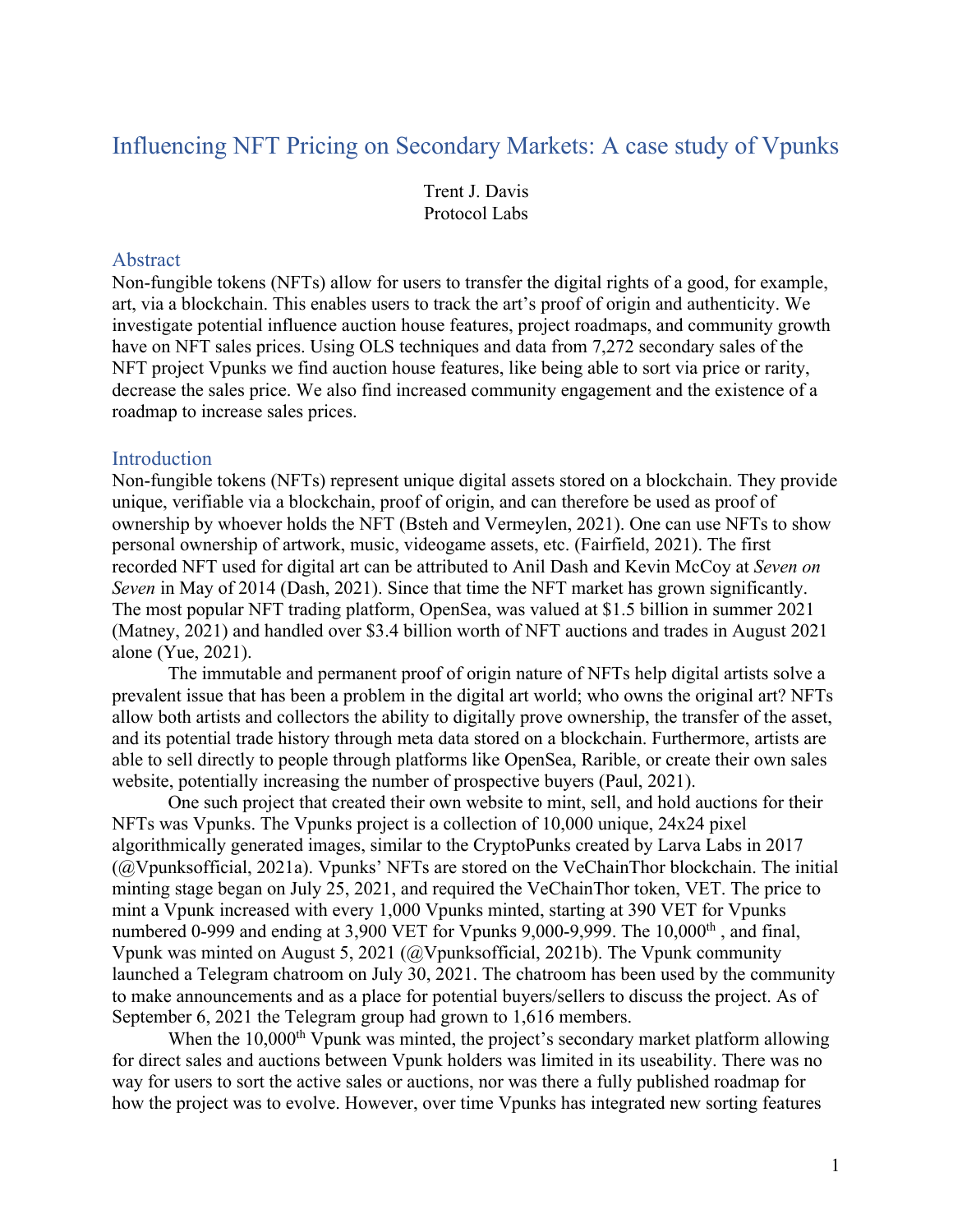into their secondary markets platform. Prospective buyers can now sort active auctions and sales by price, rarity, and other attributes. Vpunks have also published a roadmap to provide collectors with more information regarding the future of the project.

Vpunks' evolving marketplace allows for a unique perspective into how prices on secondary NFT markets are impacted by evolving market environments. There does not exist any research into the ability to sort NFT sales and auctions impacts the sales price. This research is designed to investigate the possibility that the sales price of NFTs change when users can sort by price and/or characteristics, the size of a project's community, and the potential impact of a published roadmap. These are key considerations for future NFT projects.

Given the more recent development of NFT marketplaces there have been only a few studies analyzing the price of NFTs. Dowling (2021a) analyzed the price efficiencies/inefficiencies of LAND, an NFT representing digital land necessary to join the virtual world Decentraland (Ordano et al., 2017). His findings indicate the pricing of LAND is inefficient but increases rapidly. He questions, however, the generality of their findings for other NFTs, such as CryptoPunks, as LAND is similar to physical land found in traditional markets and thus may have an intrinsic value different than that of more novel NFTs, like Vpunks.

Other research has looked into if the price of NFTs are impacted by cryptocurrency pricing. Dowling (2021b) analyzes the potential relationship the cryptocurrencies Bitcoin and Ether have on the NFT market places of LAND, CryptoPunks, and Axie Infinity through volatility shocks and volatility transmission. The findings indicate two significant findings. First, NFT pricing is distinct from cryptocurrency pricing in terms of volatility transmission. And second, there is little volatility spillover between NFT marketplaces. Further research has identified a potential positive relationship between Bitcoin price shocks and the number of NFT sales, as well as Ether price shocks potentially reducing the number of active NFT wallets (Ante, 2021).

Our research into NFT pricing is distinctly different than that of previously published works. We look to answer three main questions:

- 1. Does the ability to sort active sales/auctions by price and/or attributes impact the NFT's final sale price?
- 2. Does the existence of a roadmap impact the sales price(s) of NFTs?
- 3. Does the size of a community impact NFT sales prices?

We hypothesize that both the ability to sort active sales/auctions, and the existence of a roadmap, have positive impacts on the sales price of an NFT. The reason being is people will be able to identify the NFTs they wish to purchase more easily through auction sorting features, and people may be more inclined to participate in NFT projects that have robust roadmaps which may indicate the developers are dedicated to seeing the success of the project. Both may increase the demand for the NFT, thus increasing the final sales price. We also hypothesize the larger the community the higher the sales price as the more people interested in a project the more demand may increase, increasing the secondary market sales price.

### Data and Methodology

Our dataset comprises 7,272 observations (July 29, 2021 to September 6, 2021) of Vpunk secondary sales. Since minting prices were fixed we do not take into account minting sales. Our dataset contains information on the following: sales price in VET, the log sales price, the date and time of sale, the rarity score of each Vpunk sold, number of Vpunk Telegram members at the time of sale, the number of attributes of each Vpunk, the humanoid form (male, female, zombie,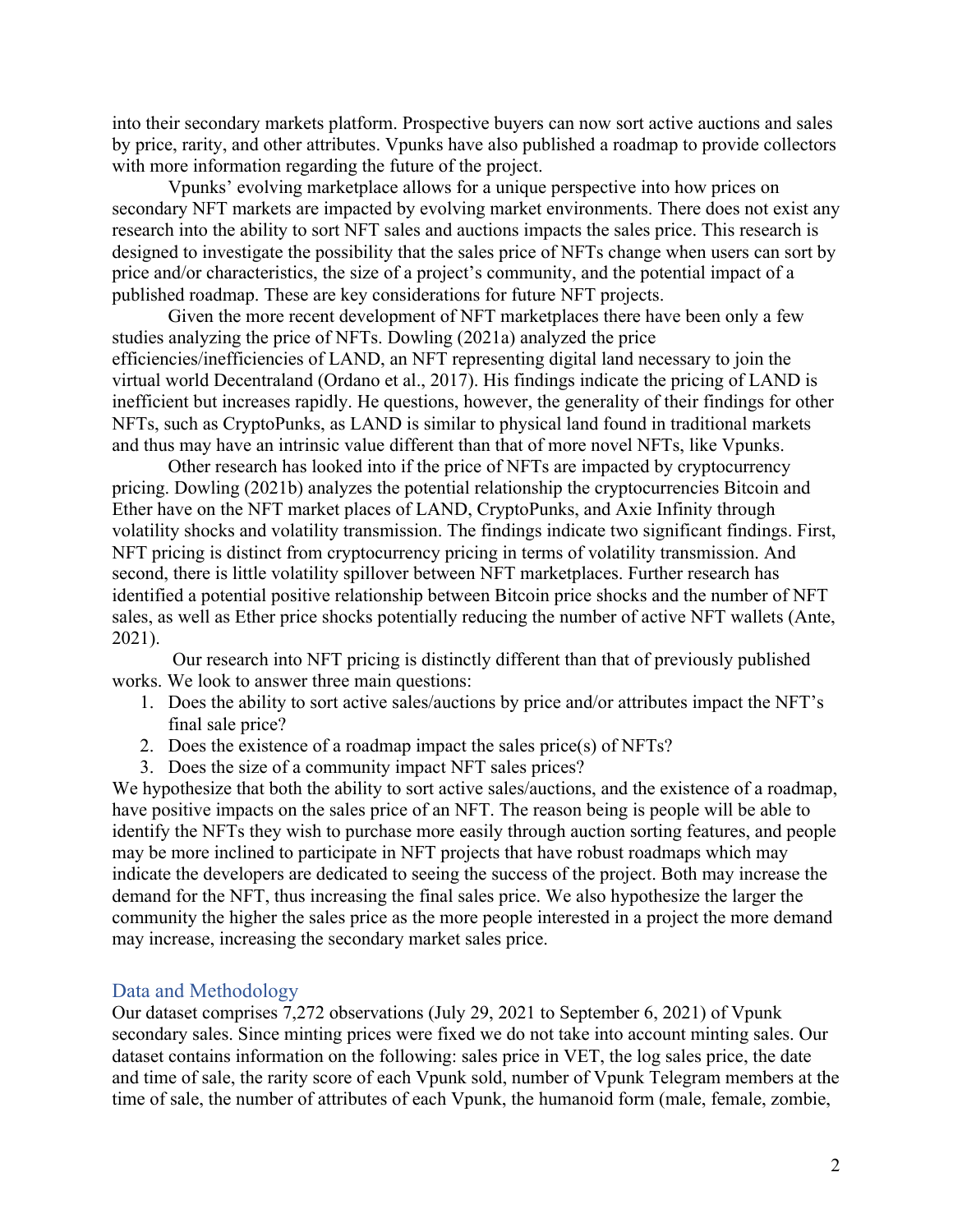ape, or alien) of each Vpunk, when such auction house features like sorting by price and/or rarity were implemented, and when the Vpunk project roadmap was published. Using publicly available information contained on the VeChainThor Blockchain we were able to obtain the sales price, date and time of sale, and attribute characteristics. We used the Vpunks official Twitter account to identify when the sorting features were implemented in the auction house and when the roadmap was published. No personal, nor identifiable, information was mined nor used for this study. Table 1 below contains summary statistics of our dataset.

To investigate the potential relationships between sorting features, roadmaps, and community size on NFT sales prices we use OLS regressions. However, given the nature of the project and the rising sales price floor of Vpunks, we use the log value of the final sales price (in VET). By doing this we can determine via percentages how our independent variables may impact the sales price of an NFT. We use two base models, one using *rarity score* and the other using both *number of attributes* and *humanoid forms*, to account for the potential impact the individual attributes each Vpunk has on its sales price. These must be separated as the *rarity score* is highly correlated with both the *number of attributes* and *humanoid forms*. Both base models also include the variable *number of Telegram users* which measures the number of members in the Vpunk official Telegram chatroom at the time of sale. Using the two base models three variants of each are run, for a total of six models, to identify the potential relationship auction house sorting tools and the publication of a project roadmap has on the final sales price.

| $\log{(Sales\ Price - VET)}_i = \begin{bmatrix} sortable\ by\ price_1 \\ sort\ by\ parity_3 \\ published\ roadmap_5 \end{bmatrix} + rarity\ score_i + number\ of\ Telegraph\ users_i$ |                                                                  |                     |  |
|---------------------------------------------------------------------------------------------------------------------------------------------------------------------------------------|------------------------------------------------------------------|---------------------|--|
| $log(Sales Price - VET)$<br>sortable by $price2$<br>sort by rarity <sub>4</sub> + number of attributes <sub>i</sub> + humanoid form<br>published roadmap.                             | male<br>$\begin{array}{c} [female]\\zombie\\ \end{array}$<br>ape | (2),<br>(4),<br>(6) |  |
| $+$ number of Telegram users,                                                                                                                                                         |                                                                  |                     |  |

For all six models we use ordinary least squares (OLS) because the dependent variable is a continuous variable in log form. The independent variables *rarity score, number of Telegram users,* and *number of attributes* are continuous variables as well. *Humanoid Form* is a vector of four binary variables indicating the humanoid type of the Vpunk. Due to scarcity the form "alien" was excluded from the models, so coefficients of this variable should be measured against that of an "alien" Vpunk. Finally, the variables *sortable by price, sortable by rarity,* and *published roadmap* are binary indicating if the auction house sorting option had been implemented at time of sale or if the roadmap had been published at the time of sale.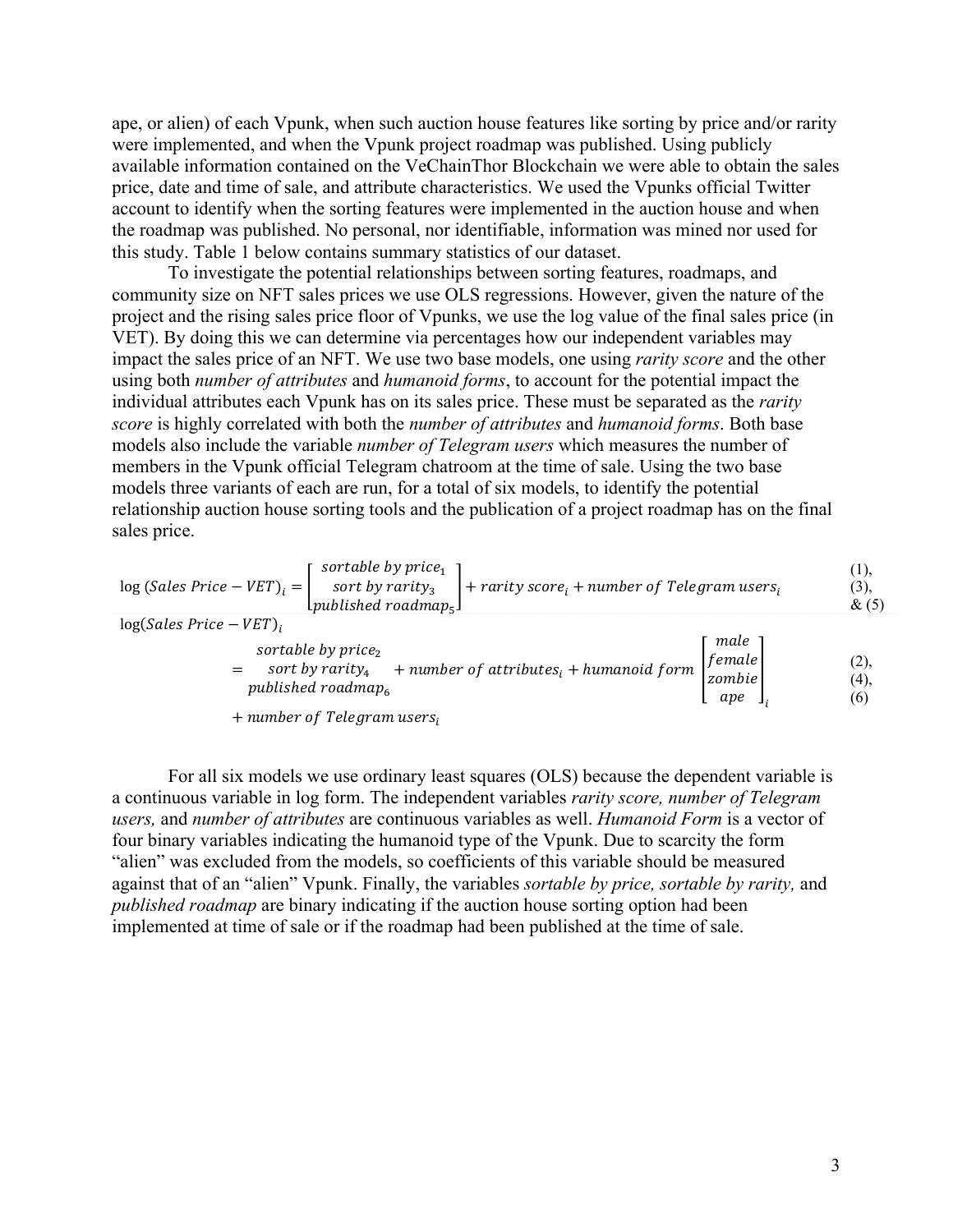| TAUIV I. DUIIIIIIAI Y<br>Dialistics |       |          |           |                  |         |  |  |
|-------------------------------------|-------|----------|-----------|------------------|---------|--|--|
| Variable                            | Count | Mean     | Std. Dev. | Min              | Max     |  |  |
| Sales Price - VET                   | 7,272 | 9328.879 | 19720.480 | 56.999           | 780000  |  |  |
| Log sales price                     | 7,272 | 8.518    | 1.007     | 4.043            | 13.567  |  |  |
| <b>Rarity Score</b>                 | 7,272 | 111.844  | 86.119    | 44.5             | 2309.31 |  |  |
| <b>Telegram Members</b>             | 7,272 | 895.072  | 427.168   | $\boldsymbol{0}$ | 1616    |  |  |
| Number of                           |       |          |           |                  |         |  |  |
| Attributes                          | 7,272 | 2.715    | 0.755     | 1                | 6       |  |  |
| Sort by Price                       |       |          |           | $\theta$         |         |  |  |
| Before                              | 2,185 | 30.04%   |           |                  |         |  |  |
| After                               | 5,087 | 69.95%   |           |                  |         |  |  |
| Sort by Rarity                      |       |          |           | $\theta$         | 1       |  |  |
| Before                              | 2,748 | 37.78%   |           |                  |         |  |  |
| After                               | 4,524 | 62.21%   |           |                  |         |  |  |
| Published Roadmap                   |       |          |           | $\overline{0}$   | 1       |  |  |
| Before                              | 4,216 | 57.97%   |           |                  |         |  |  |
| After                               | 3,056 | 42.02%   |           |                  |         |  |  |
| Male                                | 4,410 | 60.64%   |           | $\theta$         |         |  |  |
| Female                              | 2,791 | 38.38%   |           | $\Omega$         |         |  |  |
| Zombie                              | 52    | 0.71%    |           | $\Omega$         | 1       |  |  |
| Ape                                 | 14    | 0.19%    |           | $\boldsymbol{0}$ | 1       |  |  |
| Alien                               | 5     | 0.06%    |           | $\Omega$         |         |  |  |

Table 1: Summary Statistics

## Results

Table 2 reports the findings of equations (1)-(6). All six of the models are statistically significant at a 1% level (Prob > F = 0.000) and are shown to predict at minimum 69% of the variance of the log value of the sales price of Vpunks (lowest  $R^2 = 0.697$ ).

Models (1), (3), and (5) are used to measure the potential impacts a Vpunk's *rarity score*, the *number of Telegram members at time of sale*, the ability to *sort by price* (1), the ability to *sort by rarity* (3), and the existence of a *published roadmap* (5) have on the sales price. In all three of these models the variables *rarity score* and the *number of Telegram members at time of sale* are shown to have a positive impact on the sales price. For each 1 incremental increase in the *rarity score* the sales price increases by 0.5%, and for each new Telegram member the sales price increases by 0.2%. Both variables indicating the ability to sort active sales/auctions in the auction house are shown to have a statistically significant negative impact on sales price. The ability to sort by price lowers the sales price by 46% and the ability to sort by rarity score decreased the sales price by 51%. Finally, the existence of a *published roadmap* is shown to increase the sales price by 33%.

Equations (2), (4), and (6) replace the rarity score with the number of attributes and the type of humanoid form the Vpunk is. The number of telegram members is measured as well, as are the variables *sort by price* (2), the ability to *sort by rarity* (4), and the existence of a *published roadmap* (6). The findings indicate the higher number of attributes a Vpunk has the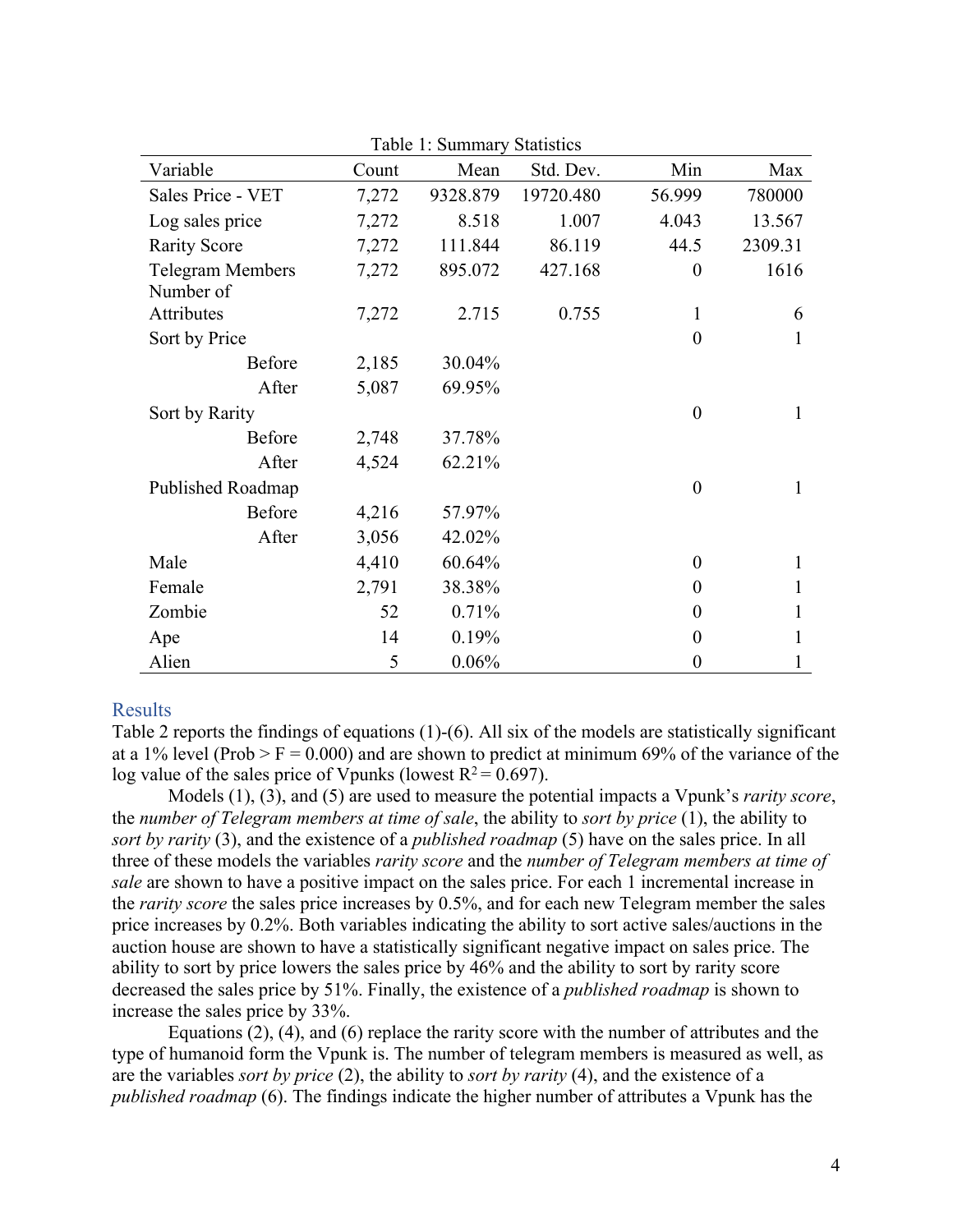higher the sales price. It is also indicated that the most valuable sales are aliens, followed by apes, zombie, females, and males in that order. This is expected due to the rarity of each. The number of Telegram members at time of sale is shown to have a positive impact on the sales price (0.2% increase per member), just like in equations (1), (3), and (5). Finally, the results for equations (2), (4), and (6) are consistent with (1), (3) and (5) regarding the abilities to *sort by price* and *sort by rarity* having negative impacts on sales price while the existence of a *published roadmap* has a positive impact on sales price. All of the tested variables are statistically significant at a 1% level.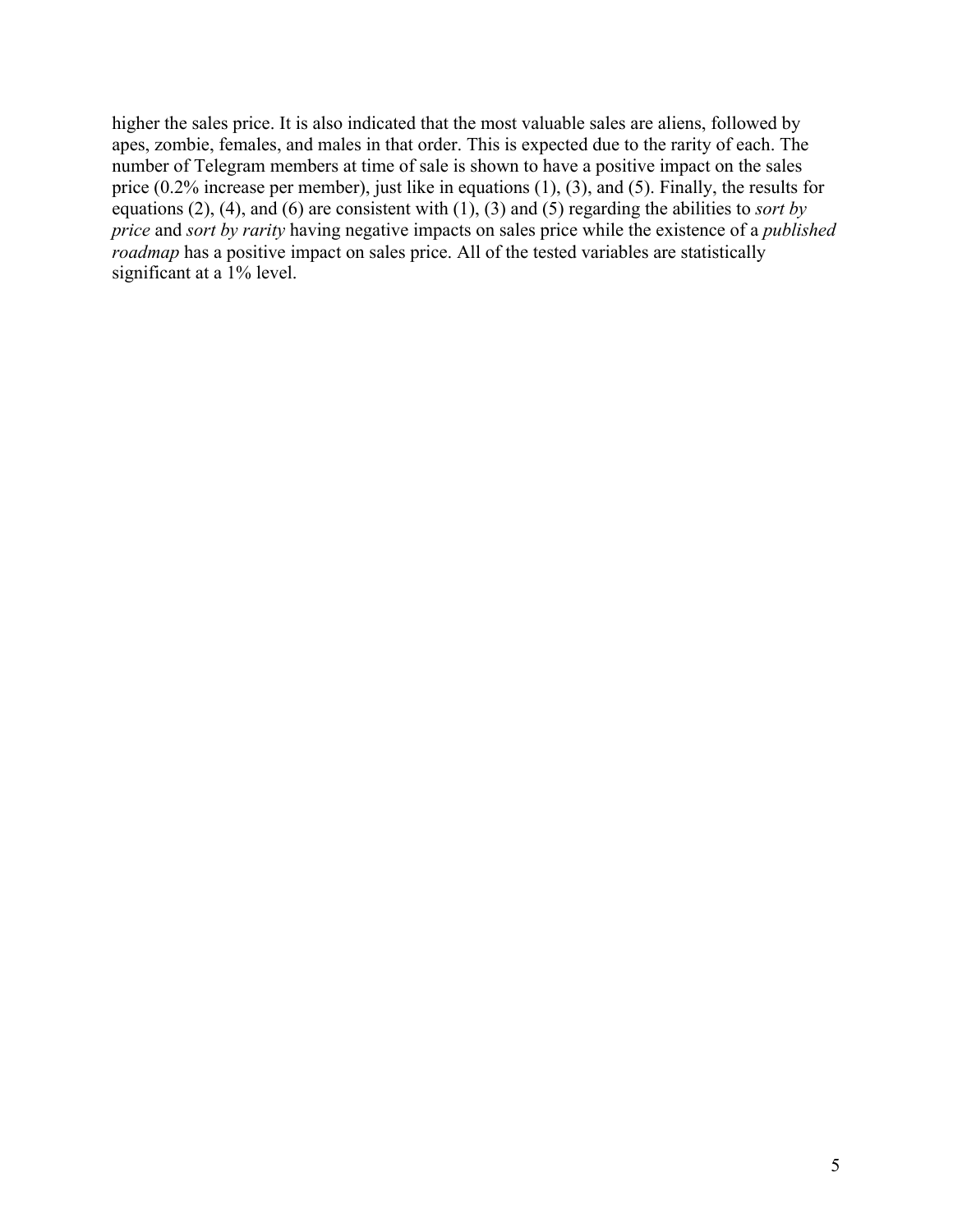|                         | (1)             | (2)         | (3)             | (4)         | (5)             | (6)         |
|-------------------------|-----------------|-------------|-----------------|-------------|-----------------|-------------|
|                         | Log sales price |             | Log sales price |             | Log sales price |             |
| Sort by Price           | $-0.618***$     | $-0.582***$ |                 |             |                 |             |
|                         | (0.021)         | (0.022)     |                 |             |                 |             |
| Sort by Rarity          |                 |             | $-0.732***$     | $-0.710***$ |                 |             |
|                         |                 |             | (0.022)         | (0.024)     |                 |             |
| Published               |                 |             |                 |             | $0.291***$      | $0.290***$  |
| Roadmap                 |                 |             |                 |             |                 |             |
|                         |                 |             |                 |             | (0.025)         | (0.027)     |
| <b>Rarity Score</b>     | $0.005***$      |             | $0.005***$      |             | $0.005***$      |             |
|                         | (0.000)         |             | (0.000)         |             | (0.000)         |             |
| Telegram<br>Members     | $0.002***$      | $0.002***$  | $0.002***$      | $0.002***$  | $0.002***$      | $0.001***$  |
|                         | (0.000)         | (0.000)     | (0.000)         | (0.000)     | (0.000)         | (0.000)     |
| Number of<br>Attributes |                 | $0.171***$  |                 | $0.172***$  |                 | $0.171***$  |
|                         |                 | (0.009)     |                 | (0.009)     |                 | (0.009)     |
| Male                    |                 | $-4.554***$ |                 | $-4.493***$ |                 | $-4.452***$ |
|                         |                 | (0.251)     |                 | (0.248)     |                 | (0.261)     |
| Female                  |                 | $-4.434***$ |                 | $-4.371***$ |                 | $-4.338***$ |
|                         |                 | (0.251)     |                 | (0.248)     |                 | (0.261)     |
| Zombie                  |                 | $-1.479***$ |                 | $-1.358***$ |                 | $-1.372***$ |
|                         |                 | (0.263)     |                 | (0.260)     |                 | (0.273)     |
| Ape                     |                 | $-0.991***$ |                 | $-0.852***$ |                 | $-0.913***$ |
|                         |                 | (0.292)     |                 | (0.289)     |                 | (0.303)     |
| Constant                | $6.359***$      | 10.906***   | $6.216***$      | 10.706***   | $6.529***$      | 10.968***   |
|                         | (0.016)         | (0.252)     | (0.017)         | (0.249)     | (0.021)         | (0.261)     |
| Prob > F                | 0.000           | 0.000       | 0.000           | 0.000       | 0.000           | 0.000       |
| $R^2$                   | 0.740           | 0.690       | 0.746           | 0.697       | 0.712           | 0.667       |
| Observations            | 7272            | 7272        | 7272            | 7272        | 7272            | 7272        |

Table 2: Results

*Statistical significance is indicated by \* 10%, \*\* 5%, and \*\*\* 1%*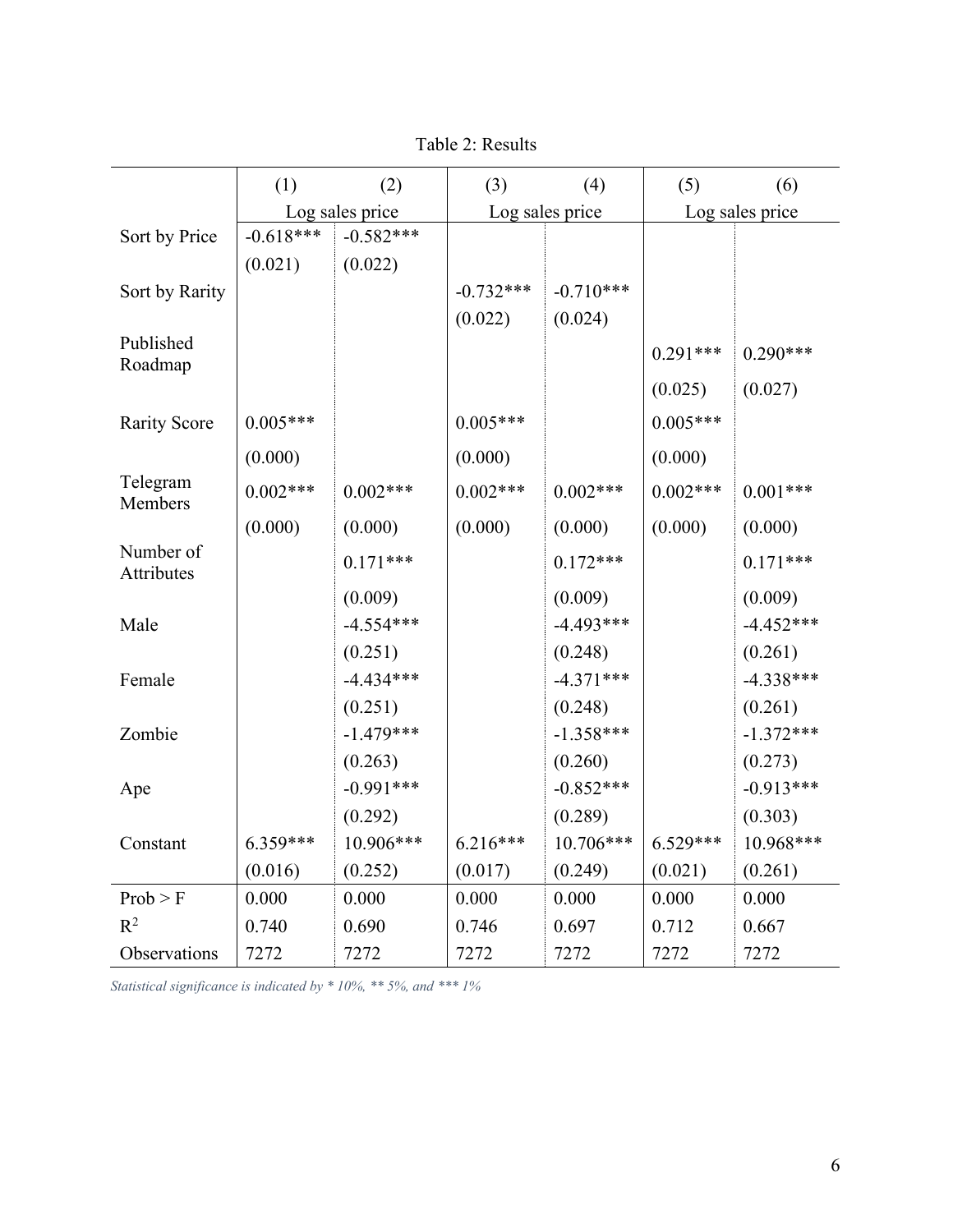## Conclusion and Discussion

NFTs like Vpunks are a rapidly growing market. They allow for artists to potentially grow their footprint and client base through platforms like OpenSea, or through their own minting, sales, and/or auction websites. Our research investigates potential factors of NFT secondary market pricing.

The results indicate NFTs that are deemed to be rarer, either through certain attributes or a lower supply, tend to sell for higher values on the secondary market. This is to be expected as lower supplies should result in higher prices. More importantly, our research indicates how important community growth and communication is for NFT projects. Higher community growth, through platforms like Telegram, and the existence of a project roadmap are both shown to increase the sales price of NFTs on the secondary market. If artists want to maximize secondary market sales prices, they should consider building a robust social community and publish a project specific roadmap.

Two surprise findings were the ability to sort by price and the abilities to sort by rarity in the Vpunk auction house significantly decreased the sales price. This is contrary to our initial hypotheses. One theory as to why this is the case is the sorting ability made it easier for casual buyers to simply buy the cheapest Vpunks on the market at any time. Previously, buyers would need to comb through multiple pages to find the lowest priced punk, which could take significant amounts of time.

More research should be conducted in this area to investigate economic behaviors of NFT buyers and market participants. Certain types of collectors and market participants may react differently to auction house features, like the ability to sort ongoing auctions/sales, than others. Our research does not look at the behavioral characteristics of NFT market participants. Furthermore, our research is limited to the secondary market of one NFT project, Vpunks, over a span of only 40 days. Using data from more NFT projects and over longer time horizons may reveal more information on how NFT secondary markets are priced.